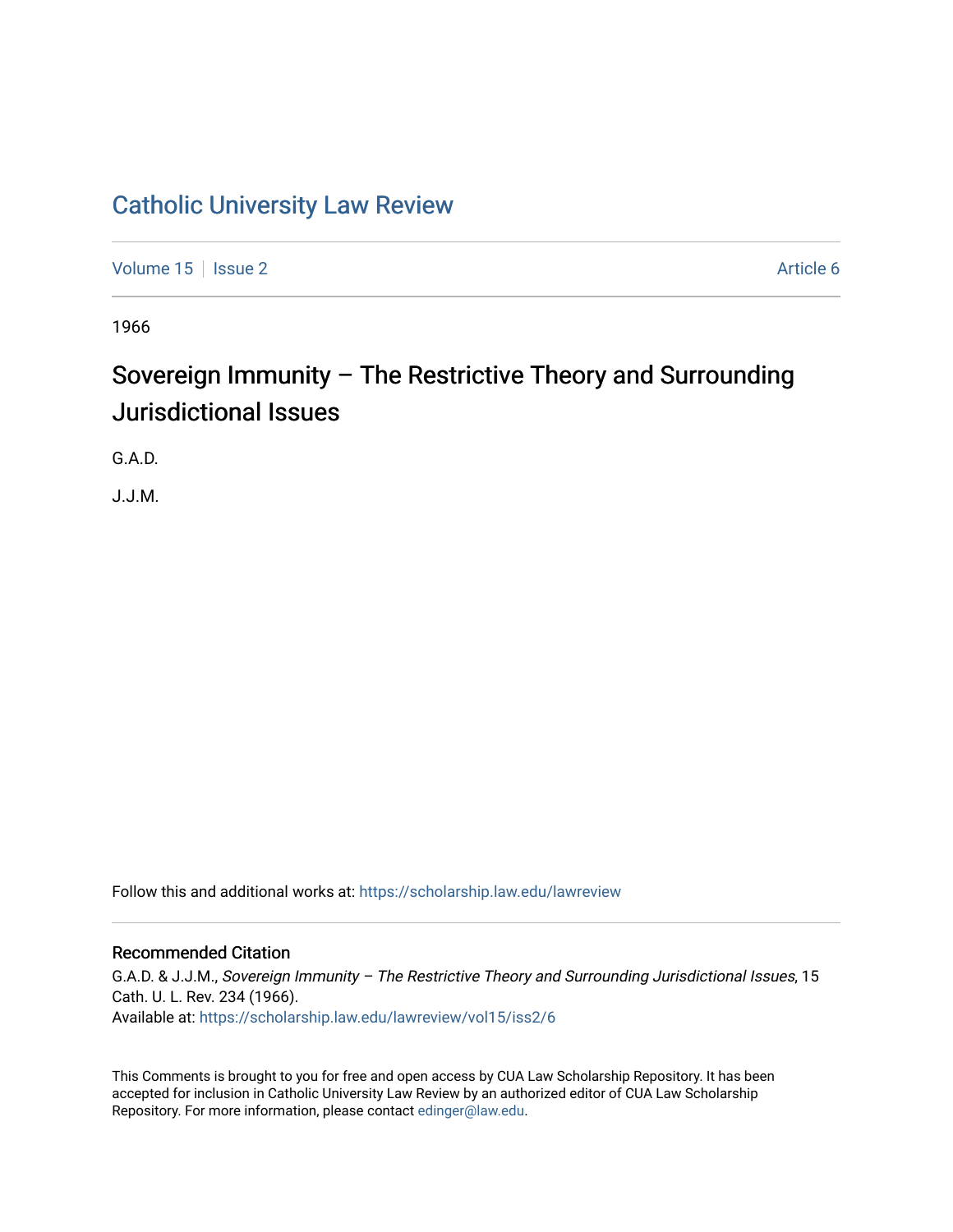## Comment/Sovereign Immunity-The Restrictive Theory and Surrounding Jurisdictional Issues

*"The jurisdiction of courts is a branch of that which is possessed by the nation as an independent sovereign power."'*

#### **I. RESTRICTIVE** THEORY

INHERENT **IN THE CONCEPT** Of sovereignty is the notion that every nation has exclusive and absolute jurisdiction over all matters within its borders. This is equally true for all nations regardless of size or political motivations. Conceptually, therefore, the complete sovereignty of a nation may not be abridged without its assent, express or implied.<sup>2</sup>

There is no reason in logic why a foreign sovereign should not be subject to the jurisdiction of another sovereign within the latter's borders, except as Chief Justice Marshall states:

This full and absolute territorial jurisdiction being alike the attribute of every sovereign, and being incapable of conferring extraterritorial power, *would not seem to contemplate foreign sovereigns nor their sovereign rights as its objects.3*

Custom, usage, and expediency, $4$  however, require on occasion that a sovereign relinquish within its borders a portion of its sovereign power. That the person of a foreign sovereign is by custom "immune" from arrest within the borders of another is not open to doubt. The sovereign's representative, his ambassador, is likewise immune from process,<sup>5</sup> as are his ships of war.<sup>6</sup>

Whether or not it is politically expedient to exempt a foreign sovereign from the jurisdiction of the courts seems best determined then by the political branch of the government, namely the executive. It seems most appropriate that that "department of the government charged with the conduct of our foreign relations"7 decide whether immunity should be granted a foreign sovereign.

**IThe Schooner Exchange v. McFaddon, 11 U.S. (7 Cranch) 116, 136 (1812).**

*<sup>2</sup>Ibid.*

*a Supra* **note 1, at 137 (Emphasis added).**

**<sup>&#</sup>x27; Chief Justice Marshall phrases it "common interest impelling them to mutual intercourse."** *Ibid.*

**<sup>5</sup> Hellenic Lines, Ltd. v. Moore, 345 F.2d 978 (D. C. Cir. 1965).**

*e Supra* **note 1.**

**Republic of Mexico v. Hoffman, 324 U. S. 30, 35 (1945).**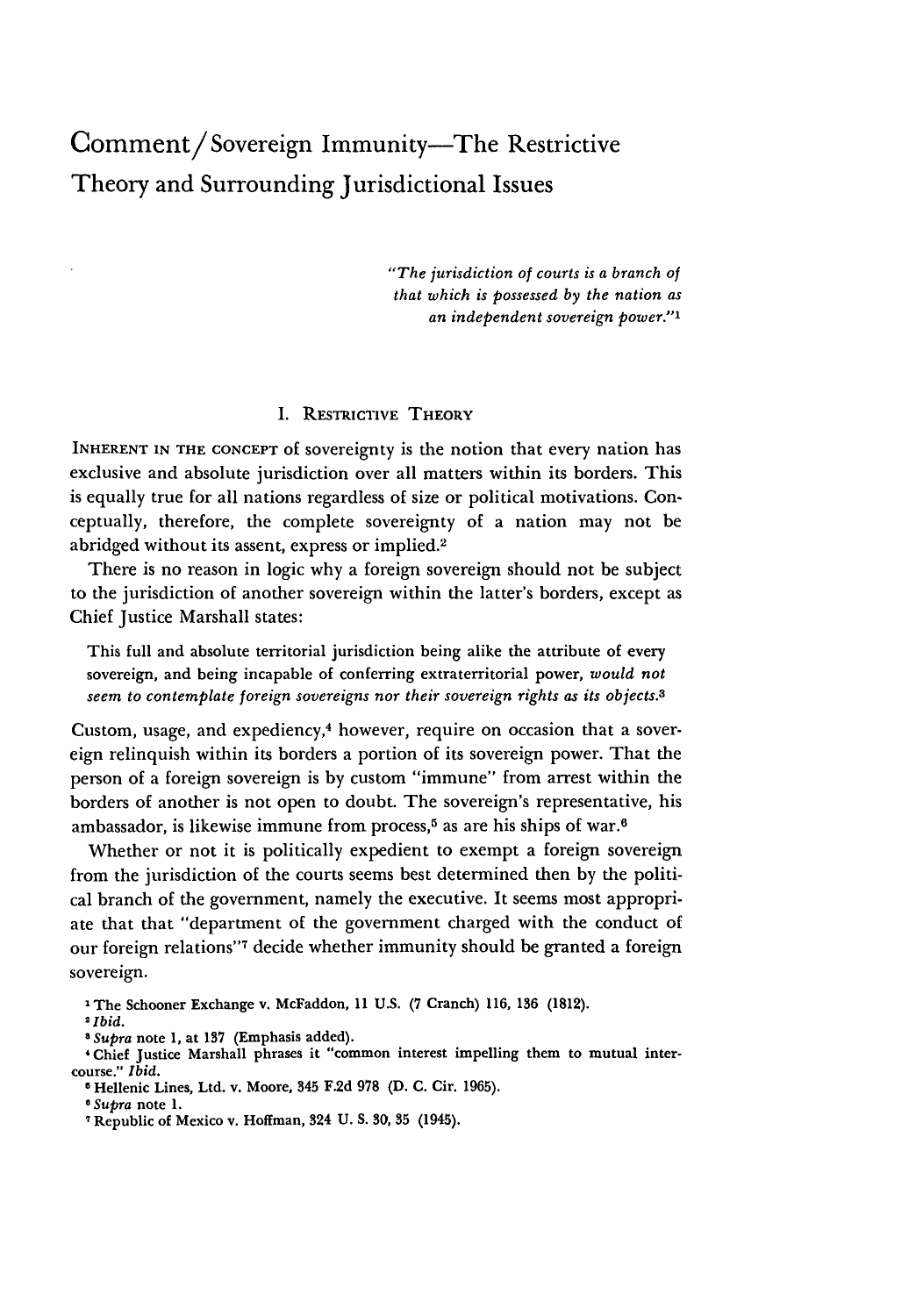It is therefore not for the courts to deny an immunity which our government has seen fit to allow, or to allow an immunity on new grounds which the government has not seen fit to recognize.8

Traditionally the concept of sovereign immunity has been absolute. It has been deemed always politically expedient (by the courts as well as the executive) to exempt a foreign sovereign from the jurisdiction of a domestic court.9 Of course, this tradition stems from the premise that sovereigns, be they kings, presidents or generals, only perform, from without their borders, those functions peculiar to a sovereign. These functions usually include the universally acknowledged responsibilities of state regarding diplomatic activity. Professor Friedman, however, in noting the trend away from the absolute theory of immunity states that these changes "stem from a shift in the practice of modern states regarding the traditional distribution of functions between governments and private citizens."'10 In other words, a sovereign buying commodities from a private person and then reselling them to its nationals for profit may not be consistent with the traditional concept of the function of a sovereign. Therefore, since "international law moves today on so many levels, it would be surprising indeed if the traditional principles of inter-state relations developed in previous centuries were adequate to cope with the vastly more divergent subject matters of international law of the present day."<sup>11</sup>

It is the purpose of this comment to discuss the current theory of sovereign immunity of the United States enunciated in the Tate Letter<sup>12</sup> and its application in *Victory Transport, Inc. v. Comisaria General de A bastecimientos y Transportes,'3* and *Petrol Shipping Corp. v. The Kingdom of Greece, Ministry of Commerce, Purchase Directorate.'4* This discussion will center around the facts of *Petrol,* which are analogous to *Victory,* and the jurisdictional issues that emerge.

*<sup>8</sup> ibid.*

*"Id.* at 477.

26 DEPT. **STATE BULL.** 984 (1952). In the Tate Letter, the State Department stated that it would recognize the plea of sovereign immunity only in controversies involving the public acts, *jure imperii,* of the sovereign but would not recognize such pleas of immunity when the controversy involved a commercial or private act, *jure gestionis,* of the sovereign. The Tate Letter has been commonly recognized as an endorsement of the restrictive theory of sovereign immunity.

**336** F. 2d 354 (2d Cir. 1964), *cert. denied,* **381** U.S. 934 (1965).

<sup>14</sup> 37 F.R.D. 437 (S.D.N.Y. 1965).

**<sup>0</sup>** See *e.g.,* The Schooner Exchange, *supra* note 1; Berizzi Bros. Co. v. S. S. Pessaro, 271 U.S. 562 (1926); Puente v. Spanish National State, 116 F.2d 43 (2d Cir. 1940), *cert. denied,* 314 U.S. 627 (1941); Adatto v. United States of Venezuela, 181 F.2d 501 (2d Cir. 1950) and also Kahan v. Pakistan Federation, [1951] 2 K.B. **1003.**

<sup>10</sup> Friedman, *Some Impacts of Social Organization on International Law,* 50 **AM.** J. INT'L. L. 475, 478 (1956).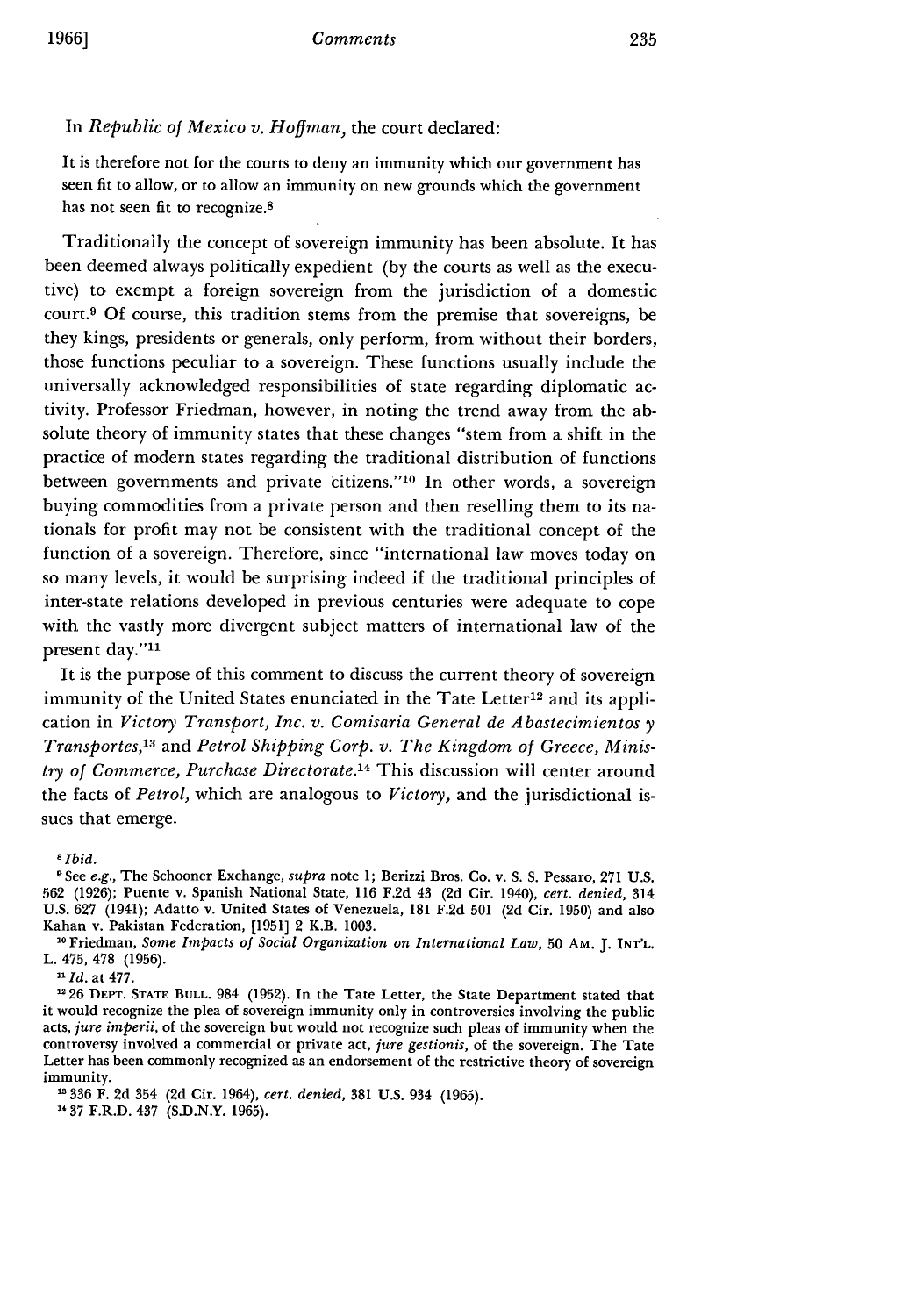The Kingdom of Greece, through its Ministry of Commerce, Purchase Directorate, chartered the vessel, Atlantis, from the Petrol Shipping Corporation of Delaware to transport grain to Piraeus, Greece. The grain was purchased by the charterer from the United States under the credit provisions of the Agriculture Trade Development and Assistance Act of 1954, as amended.<sup>15</sup> The charter provided that disputes between the parties should be arbitrated by three arbitrators in New York, one to be appointed by each party, and the third to be chosen by the two appointees. The arbitration clause also provided that, for the purposes of enforcing any award, "this agreement may be made a rule of the Court."

Petrol Shipping Corporation claimed that the Atlantis was damaged at the discharge berth in Piraeus through the failure of the Kingdom of Greece to provide the safe berth required by the charter party and demanded that the charterer appoint an arbitrator to settle the dispute. When the Kingdom of Greece declined, the shipowner appointed its arbitrator and, in the District Court for the Southern District of New York, moved for an order pursuant to  $\S 4$  of the Federal Arbitration Act,<sup>16</sup> directing the charterer to appoint an arbitrator and proceed with arbitration. Service of process upon the Kingdom of Greece was purportedly effected by one Lillian F. Clark, who swore that she had deposited "a true copy [of the notice of motion] thereof securely enclosed in a post-paid wrapper in a Post Office box ... at No. 26 Broadway, New York 4, N.Y. . . . . "<sup>17</sup> The notice of motion was mailed to the Ministry of Commerce, State Purchase Directorate, c/o Greek Government Foreign Trade Administration in Washington, D. C., the alleged attorneys for the Kingdom of Greece, in Washington, and also to the Kingdom of Greece, Ministry of Commerce, Purchase Directorate at **30** Rockefeller Plaza in New York. Upon the Greek ambassador's suggestion that the district court lacked in personam jurisdiction over the sovereign, Judge Dawson dismissed the petition to compel arbitration.<sup>18</sup>

The Court of Appeals for the Second Circuit affirmed the judgment of the district court<sup>19</sup> on the authority of *Puente v. Spanish National State*.<sup>20</sup> Judge Clark, the author of the *Puente* decision dissented, however. He was of the position that the Tate Letter of 1952, announcing the State Department's

**15 68** Stat. 454, **7** U.S.C. §§ 1691-1724 (1958), as amended, **7** U.S.C. §§ **1691-1736** (Supp. V. 1964).

**9** U.S.C. § 4 (1958).

"Brief for Appellant, Appendix, Second Appeal, pp. 19-21, Petrol Shipping Corp. v. The Kingdom of Greece, Ministry of Commerce, Purchase Directorate, *decision pending,* Docket No. 29935, 2d Cir. 1966.

**Is** This decision is not reported. See Brief for Appellant, Appendix, *supra* note 17, at **pp.** 28-29 for the text of the decision.

**<sup>326</sup>**F.2d **117** (2d Cir. 1964). This appeal was decided **by** a panel consisting of Judges Swan, Clark and Marshall.

1116 **F.2d** 43 (2d Cir. 1940), *cert. denied,* 314 **U.S.** 627 (1941).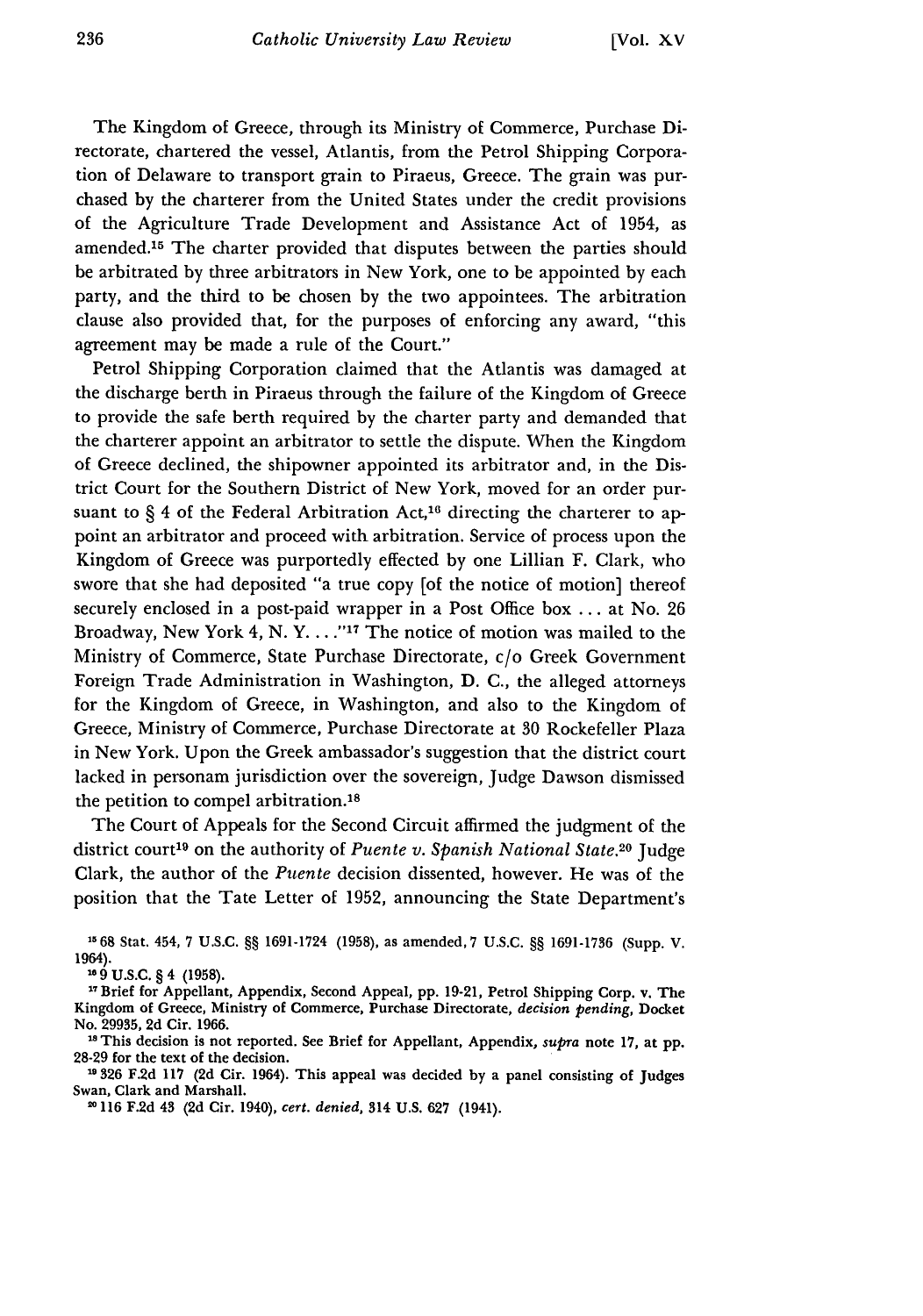adoption of the restrictive theory of sovereign immunity, left the 1940 *Puente* decision, decided on the basis of the absolute theory of sovereign immunity, without force. Accordingly, Judge Clark would have reversed and remanded the case in order to ascertain the view of the State Department regarding the proper characterization of the sovereign act (public or private) in this case. 21

Upon rehearing en banc, the court altered the decision of the panel, vacated the judgment of the district court, and remanded the case for further development of the facts.22 At this time the charterer requested the State Department to recognize its assertion of sovereign immunity. The State Department refused to recognize such sovereign status and characterized the acts of Greece as private.<sup>23</sup>

Thereafter, while this case was pending in the district court on remand, the Second Circuit decided *Victory* which held an agency of Spain subject to arbitration under the Federal Arbitration Act. In light of the *Victory* case and the position of the State Department in this controversy, the district court granted the shipowner's motion to compel arbitration.<sup>24</sup>

The case has been appealed again by the charterer and at this writing is pending final determination by the Second Circuit after having been briefed and argued.

The district court's decision in *Petrol* rested precisely on the holding and rationale of *Victory,* and the Second Circuit will most likely follow its prior *Victory* opinion and affirm. The soundness of *Victory* generally has not been questioned by the commentators<sup>25</sup> but has been enthusiastically welcomed. Perhaps the result should be welcomed, but the rationale of the opinion is subject to doubt.26

The primary contention of the Comisaria General in *Victory* was that, as an arm of the sovereign government of Spain, it was immune from suit under well established principles of international law, without the consent it de-

**"In** Memorandum for The United States As Amicus Curia on petition for a writ of certiorari, *p,* **5** n. 4, Comisaria General De Abastecimientos y Transportes v. Victory Transport Inc., **336** F.2d 354 (2d Cir. 1964), *cert. denied,* **381** U.S. 934 (1965), the Solicitor General tactfully understates:

Although we agree with the courts below that the petitioner [Comisaria General] was not entitled to prevail in this action, we do not at this stage express an opinion on the Second Circuit's particular formulation of a restrictive theory of sovereign immunity or even upon the distinction between governmental acts and commercial or private acts.

<sup>&</sup>lt;sup>21</sup> Supra note 19, at 118-119.

**<sup>332</sup> F.2d 370 (2d** Cir. 1964). 2 The letter from the State Department expressing its views in this manner is set out in Brief for Appellee, Second Appeal, **pp.** 6a-7a, Petrol Shipping Corp. v. The Kingdom of Greece, *decision pending,* Docket No. **29935, 2d** Cir. **1966.**

**<sup>11</sup>** *Supra* note 14.

See *e.g.,* Comments, *Judicial Adoption of Restrictive Immunity for Foreign Sovereigns,* **51** VA. L. REv. **316** (1965), and *Sovereign Immunity Restricted To Noncommercial Activity,* **63** MICH. L. REV. 708 (1965); Note, **53** GEo. L. J. 837 (1965).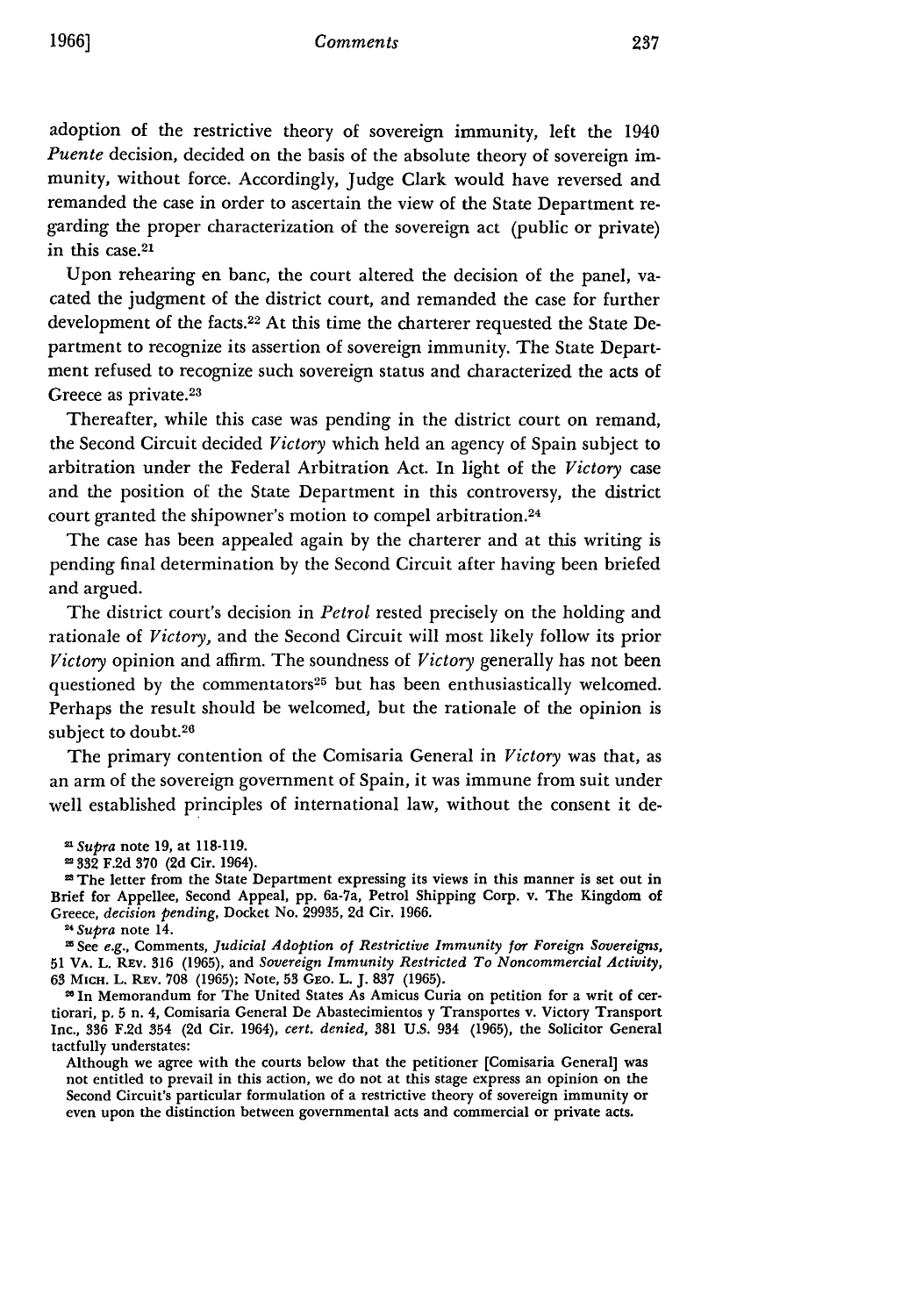clined to accord. The court acknowledged the great deal of precedent supporting the Comisaria General's position, citing the landmark case of *The Exchange.* The court however did not concern itself with the only decision by the Supreme Court on the restrictive theory of sovereign immunity, *Berizzi Bros. Co. v. S. S. Pesaro,27* where the Court held that:

a ship owned and possessed by a foreign government, and operated by it in the carriage of merchandise for hire, is immune from arrest under process based on a libel *in rem* by a private suitor in a federal district court exercising admiralty jurisdiction.<sup>28</sup>

The court noted the apparent trend in foreign countries to restrict sovereign immunity<sup>29</sup> when the sovereign's acts are more "private" than "public". "Because of the dramatic changes in the nature and functioning of sovereigns ... the wisdom of retaining the doctrine [of absolute theory of immunity] has been cogently questioned."<sup>30</sup> The *Victory* court was also heavily influenced **by** the Tate Letter saying: "Through the 'Tate Letter' the State Department has made it clear that its policy is to decline immunity to friendly sovereigns in suits arising from private or commercial activity."<sup>31</sup> In differentiating between acts private, *jure gestionis* and acts public, *jure imperii,* the court observed that the Tate Letter offered no guidelines. It specifically rejected as "unsatisfactory" the "nature of the transaction" and "purpose of the transaction"<sup>32</sup> tests for determining whether the acts are private or public.

The court then formulated a very narrow test when it declared "we are disposed to deny a claim of sovereign immunity that has not been 'recognized and allowed' **by** the State Department unless it is plain that the activity in question falls within one of the categories of *strictly political or public*

20 Representatives of twenty nations, not including the United States and the Soviet Union, met in Brussels in 1926 (the year *Berizzi* was decided) and signed a convention limiting sovereign immunity in the area of maritime commerce to ships and cargoes employed exclusively for public and noncommercial purposes. An English translation by the State Department of the provisions of the treaty may be found in **ALLEN,** THE **POSITION OF FOREIGN STATES BEFORE NATIONAL COURTS,** 303-308 **(1933).** *<sup>3</sup> Supra* **note 13, 336 F.2d** at **357.**

**11** *Supra* note **13, 336 F.2d** at **359.**

<sup>32</sup> The sovereign act is public when the "nature of the transaction" is such that it is an activity that could not be performed by individuals. It has also been suggested that the sovereign act be characterized as public when the object of the performance is public in character. "But this [latter] test is even more unsatisfactory, for conceptually the modem sovereign always acts for a public purpose." *Ibid.*

<sup>27</sup>Supra note 9.

**<sup>11</sup>** *Supra* note 9, 271 U.S. at 570. The Court's omission of *Berizzi* is not altogether unjustifiable for in *Republic of Mexico v. Hoffman, supra* note 7, at 39, Justice Frankfurter, joined by Justice Black, in a concurring opinion, stated that "If this be an implied recission from the decision in *Berizzi Bros. v. The Pesaro,* I heartily welcome it." However, in *Hoffman, supra* note 7, at 35 n. 1, the majority stated "we have no occasion to consider the questions presented in the *Berizzi* case." The status of *Berizzi* does seem tenuous though it has never been overruled.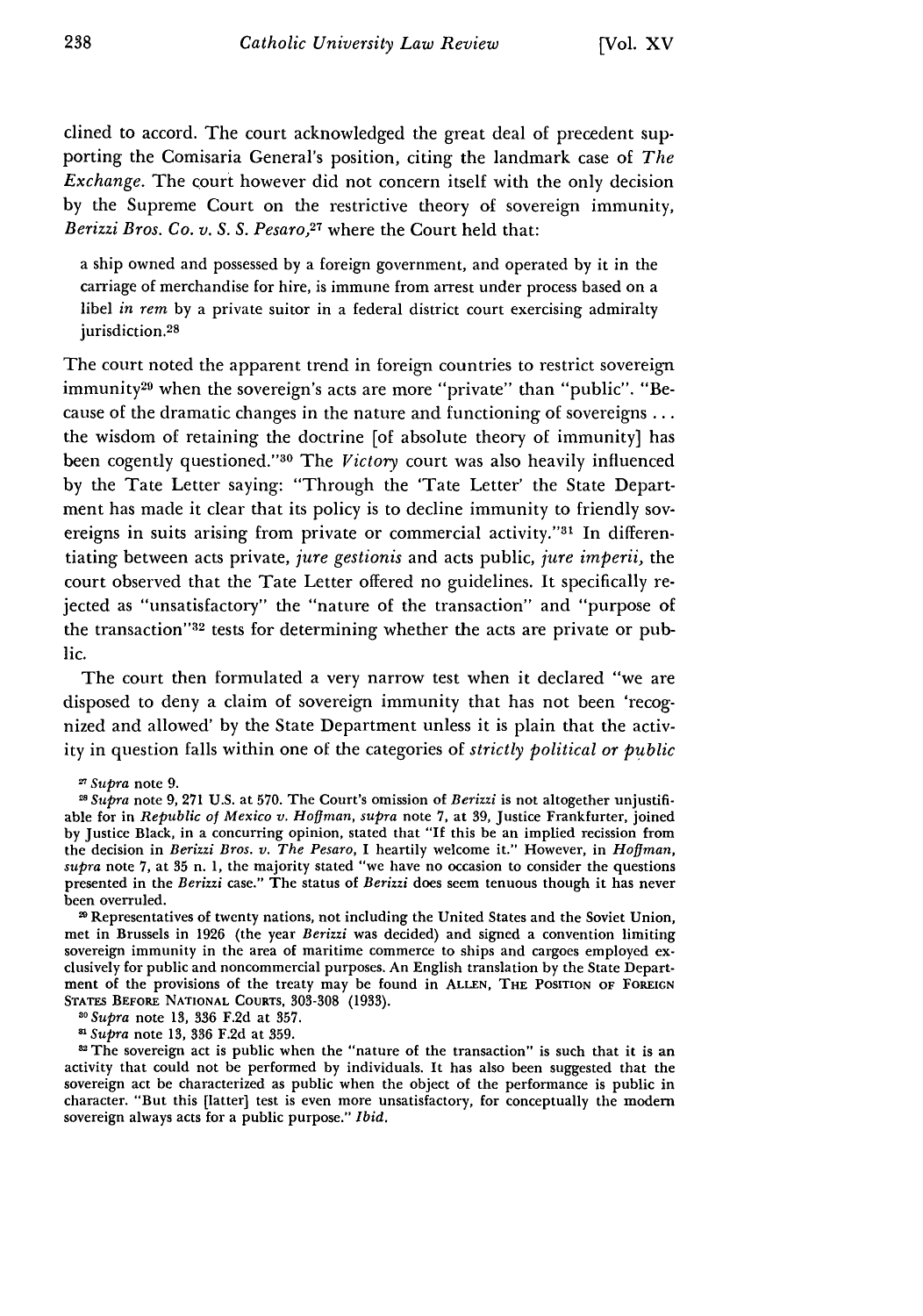#### *Comments*

*acts* about which sovereigns have been traditionally quite sensitive."33 These five sensitive areas are "internal administrative acts," "legislative acts," "acts concerning the armed forces," "acts concerning diplomatic activity," and "public loans." $34$  It was the court's opinion that if this government wished to expand or contract these areas it was for the State Department to do so, not the courts. On the basis of this test, the Comisaria General's acts were characterized as private and thus sovereign immunity was denied.

The court buttressed its conclusion by stating that this charter party for the transportation of wheat had all the earmarks of a typical commercial transaction because Spain used *private channels* to procure the wheat.

But it may be asked, what are *public channels?* If the sovereign needs food for its people in time of national emergency, must it build its own ship? Is it not required to perform the duty in the most economical manner which, except in rare cases, is through "private channels?" Must it subject itself, as a sovereign, to the jurisdiction of the courts of the United States because the activity does not fit into one of the five categories? At first one might say that it need merely go to the State Department and, in such circumstances, immunity will be granted. Perhaps so, but as the court noted in *Victory,* what happens when the sovereign fails to request immunity? The recent en banc decision in *Petrol* seems to indicate what the Second Circuit will require of the sovereign. It reversed and vacated the district court decision and remanded for further development of the facts--meaning that the sovereign should request immunity from the State Department. If the sovereign must procure prior State Department approval for asserting immunity in the courts, this should be made explicit either by Congress or the Supreme Court. The indirect procedure devised in *Petrol* is not an orderly and expeditious treatment of sovereigns. If this is not to be the policy of the courts, then the five category test should be broadened perhaps by adding a better defined "public purpose" test. For example, immunity would be granted when the transaction in question either comes within the scope of the five categories or, *when the purpose of the transaction is not substantially for the mere economic profit of the nation.*

The unprecedented adoption of the restrictive theory of sovereign immunity by the Second Circuit in *Victory* as contrasted with the specific rejection of that theory by the Supreme Court in *Berizzi* creates an uncertainty that should be clarified by the Court.

Another subsidiary issue emerging from *Petrol* and *Victory* against the background of *Berizzi* is whether a distinction is to be drawn between actions in rem and in personam when applying the theories of sovereign immunity.

*Supra* note **13, 336** F.2d at **360** (Emphasis added). *Ibid.*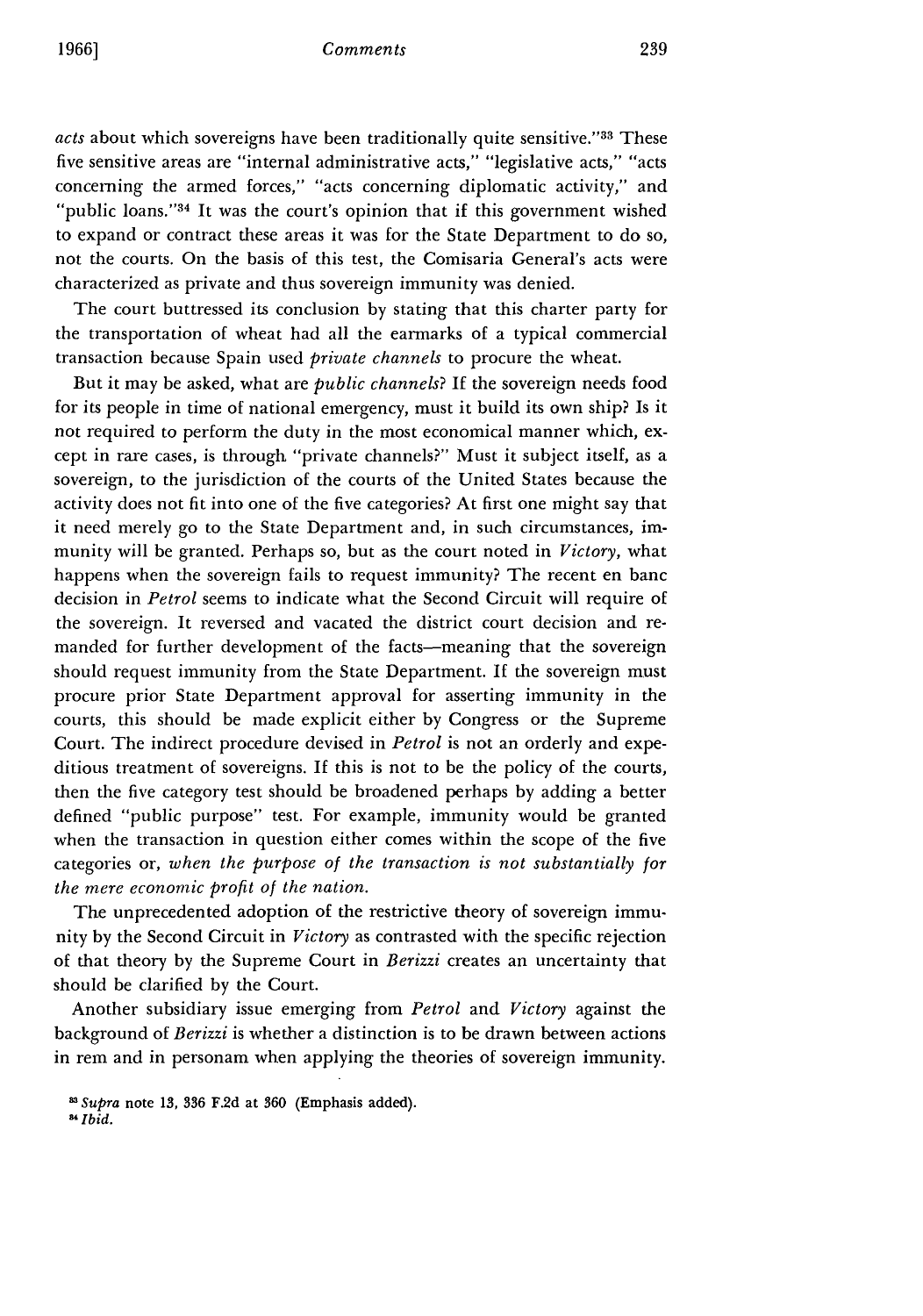Many courts<sup>35</sup> have held that the status of a sovereign defendant is an initial bar to the court's acquiring in personam jurisdiction; that the court does not concern itself with the nature of the transaction because it has no jurisdiction. It is said that only in an action in rem where jurisdiction<sup>36</sup> is based on the seizure of the res may the court then examine the nature of the transaction to determine whether or not to *impose liability* on the sovereign or allow him the *defense* of sovereign immunity. It is the position of the Attorney General that this distinction is unsound.<sup>37</sup> Again, this issue merits Supreme Court review.

### II. **CONSENT** TO JURISDICTION

Notwithstanding the restrictive theory of sovereign immunity, the argument is advanced that, in any event, the Kingdom of Greece, in *Petrol,* consented to jurisdiction in New York by virtue of the Arbitration Clause in the charter agreement. This was the holding in *Victory,* affecting Spain, where the court stated:

We hold that the district court had *in personam* jurisdiction to enter the order compelling arbitration. **By** agreeing to arbitrate in New York, where the United States Arbitration Act makes such agreements specifically enforceable, the Comisaria General must be deemed to have consented to the jurisdiction of the court that could compel the arbitration proceeding in New York. To hold otherwise would be to render the arbitration clause a nullity.<sup>38</sup>

Such an arbitration clause had previously been held to confer jurisdiction upon United States courts over foreign *corporations* who had entered into contracts with United States nationals.8 9 It took little effort for the court in *Victory,* which concerned the Spanish Ministry of Commerce, to draw the analogy, when it stated:

Unless the arbitration clause in this charter differs significantly from the arbitration clauses specifically enforced in the Farr and Orion cases, it is clear that the court has *in personam* jurisdiction, for we see no reason to treat a commercial branch of a foreign sovereign differently from a foreign corporation.<sup>4</sup> 0

In effect, therefore, the sovereign is held to have consented to the jurisdic-

*USupra* note **13, 336 F.2d** at **363.**

<sup>U</sup>See Farr & Co. v. Cia. Intercontinental **De** Navagacion, **243 F.2d 342 (2d** Cir. **1957),** and Orion Shipping and Trading Co. v. Eastern States Petro. Corp. of Panama, 284 **F.2d** 419 **(2d** Cir. **1960).** *<sup>o</sup>Supra* note *13,* **336 F.2d** at **363.**

<sup>U</sup>See cases cited *supra* note **9.**

*<sup>8</sup>But see Berizzi, supra* note **9, at 576, where the Court held "that the general words of** section 24, **clause 3,** of the Judicial Code investing the district courts with jurisdiction of 'all civil causes of admiralty and maritime jurisdiction' must be construed.., as not **intended to** include a libel *in rem* against a public **ship...** of a friendly foreign government." *87Supra* note **26,** at **p. 11.**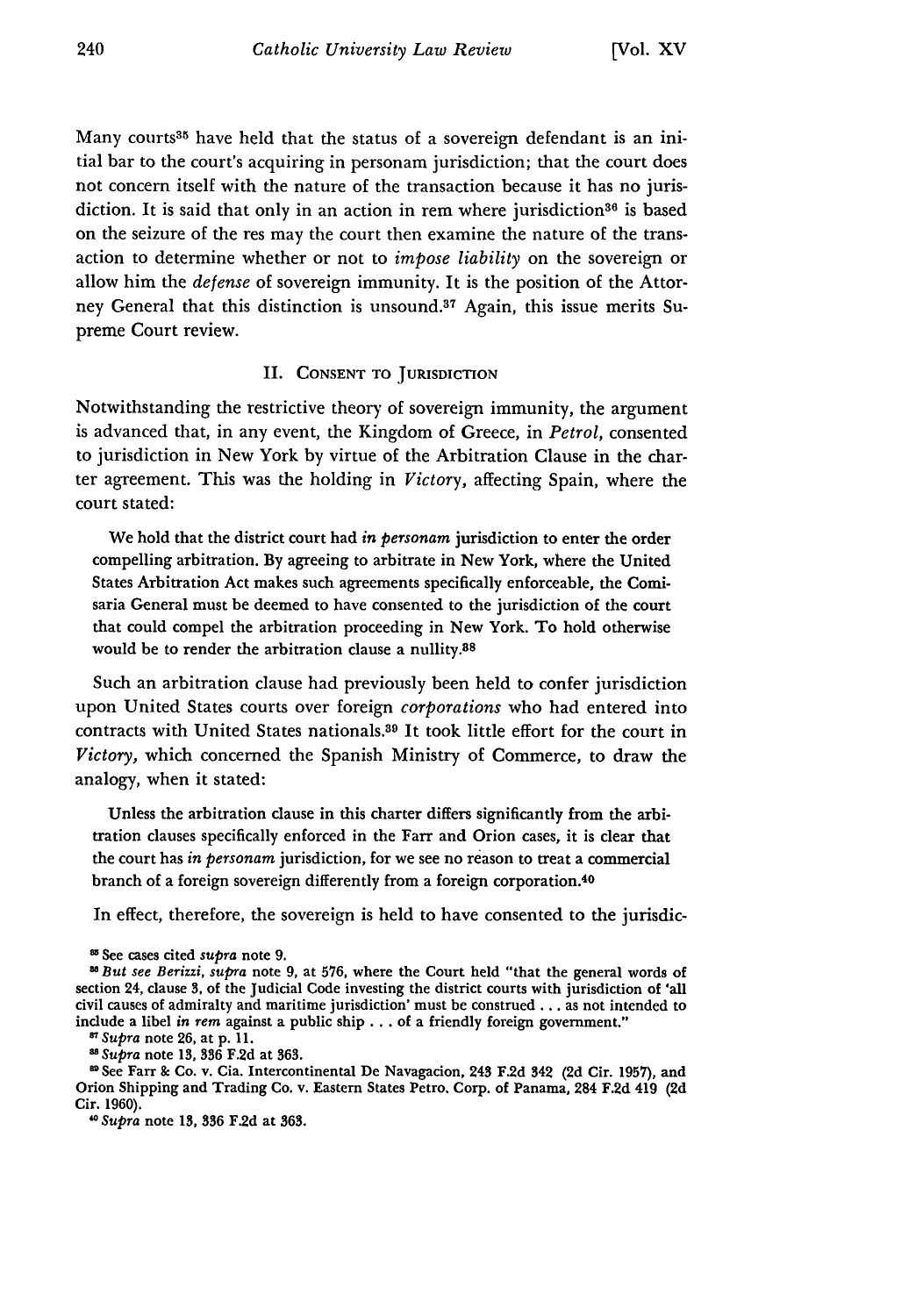tion of United States courts prior to any opportunity to assert its immunity regardless of any State Department ruling after the fact. On its face, the holding in *Victory* can only mean that the State Department's ruling granting immunity would be meaningless if a sovereign had previously agreed to arbitrate.

The corporations in the *Farr* and *Orion* cases, although foreign, were not branches of government and thus not in any circumstances entitled to sovereign immunity. The analogy drawn between those private enterprises and any sovereign entity is somewhat novel, as well as reminiscent of the fictions heretofore "evolved" by our courts to reach particular defendants. These hardly ever provide an adequate answer, rather they simply change the nature of the questionl If it is admitted that a foreign sovereign is generally immune from suit in our courts, would it not be a better solution to the problem of immunity to base that determination solely upon the State Department's decision, rather than upon talk of prior "implied waiver"? In this fashion the executive branch of our government would retain the ultimate control over international relations which the courts keep repeating it should have.41

The situation in the *Victory and Petrol* cases is not to be confused with that in *National City Bank v. Republic of China.42* There, the sovereign was held not to be immune from defendant's counterclaim by virtue of the fact that the sovereign had initiated the suit in the United States courts thereby taking advantage of the judicial system. This, the Court stated, amounted to a consent to jurisdiction for whatever rights the defendant wished to assert, by way of a defense or a counterclaim. This result seems highly desirable from the point of view that the court's jurisdiction over the sovereign was wholly perfected when it sought redress therein, and that this judicial jurisdiction is not "severable", so to speak, at the whim of any plaintiff. Consent in the *Republic of China* case is by no means intellectually repugnant; on the contrary, there is a clear and unequivocal act submitting to jurisdiction.

On the other hand, consent in the instant case is extracted from the arbitration clause, and is fictional to the same extent that the "absent motorist" statutes exemplified.<sup>43</sup> It is to be doubted whether it is wise for our courts to engage in the same fictionalization when dealing with sovereign states as with domestic litigants. In holding that a sovereign entity, by agreeing to submit charter party disputes to arbitration in New York, has agreed to submit to the in personam jurisdiction of a federal court in New York, the court

**348 U.S. 356 (1955).**

**,8 Hess v. Pawloski, 274 U.S. 352 (1927). The interests are, of course, dissimilar, but the judicial process is the same.**

*Sa supra* note **7.**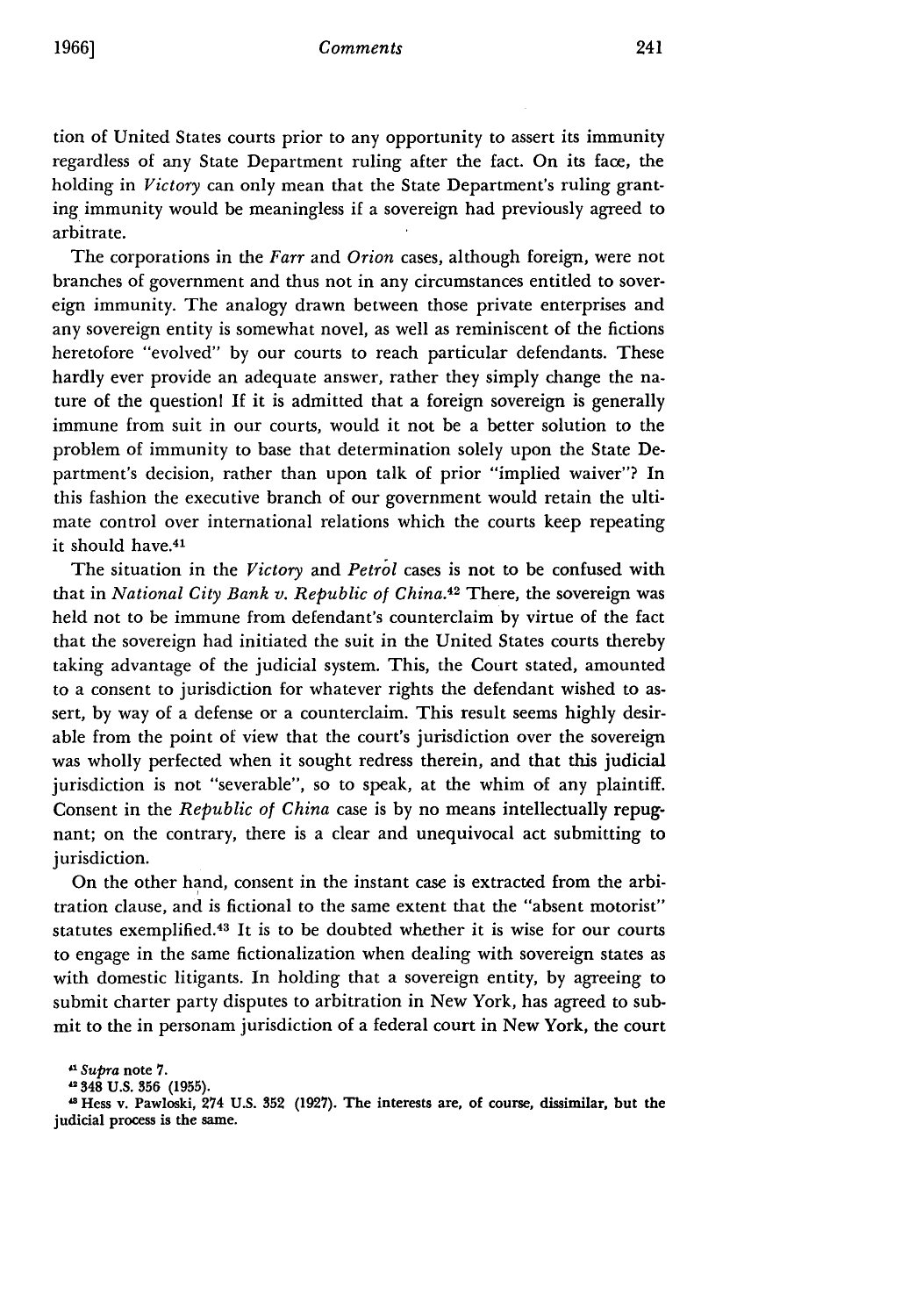in *Victory* rendered a decision of major significance in international law; one without precedent in the United States, and contrary to decisions of the English courts.

The pertinent English decisions hold that a foreign sovereign cannot be said to have consented to a court's in personam jurisdiction solely by reason of a prior arbitration agreement made with a private party. To be effective, a sovereign's consent to such jurisdiction must be *coram judice,* addressed to the court at or after the institution of the suit in question. This doctrine is rooted in the decision of *Mighell v. Sultan of Jahore,44* where the plaintiff brought her action against the Sultan for breach of promise of marriage. The Sultan had been travelling incognito using the alias "Albert Baker", of which deception the plaintiff was unaware at the time the promise was made. In determining whether the sovereign had elected to submit to the court's jurisdiction Lord Esher held that the election must be made

when the court is about or is being asked to exercise jurisdiction over him, and not any previous time .... It follows from this that there can be no inquiry **by** the Court into his conduct prior to that date. The only question is whether, when the matter comes before the Court, and it is shewn that the defendant is an independent sovereign, he then elects to submit to the jurisdiction. If he does not the Court has no jurisdiction.<sup>45</sup>

In the same case, Lopes, L. J., added:

In my judgment, the only mode in which a sovereign can submit to the jurisdiction is **by** a submission in the face of the Court **....** That he intends to waive his rights by taking an assumed name cannot be inferred.<sup>46</sup>

Finally, Kay, L. J., stated, "I should put it thus: the foreign sovereign is entitled to immunity from civil proceedings in the Courts of any other country, unless upon being sued he actively elects to waive his privilege and to submit to the jurisdiction."<sup>47</sup>

The foregoing doctrine of the *Sultan of Jahore* case is applied, in the context of an arbitration agreement, by the House of Lords in *Duff Development Co. v. Government of Kelantan.48* In the latter case, the sovereign had granted to the company certain rights of mining, timber cutting and road building to be exercised within Kelantan. The agreement contained an arbitration clause. Disputes arose and were submitted to an arbitrator pursuant to the contract. The arbitrator made an award in favor of the company and directed the Government of Kelantan to pay. In an English court,

**<sup>-[1894] 1</sup> Q.B. 149.**

**<sup>15</sup>***Id.* at **159-160.** This case is decided under the "absolute theory" of sovereign immunity. **<sup>4</sup>**

**<sup>6</sup>d.** at **161.**

*<sup>&#</sup>x27;7Id.* at 163-164.

**<sup>8</sup>** [1924] **A.C. 797.**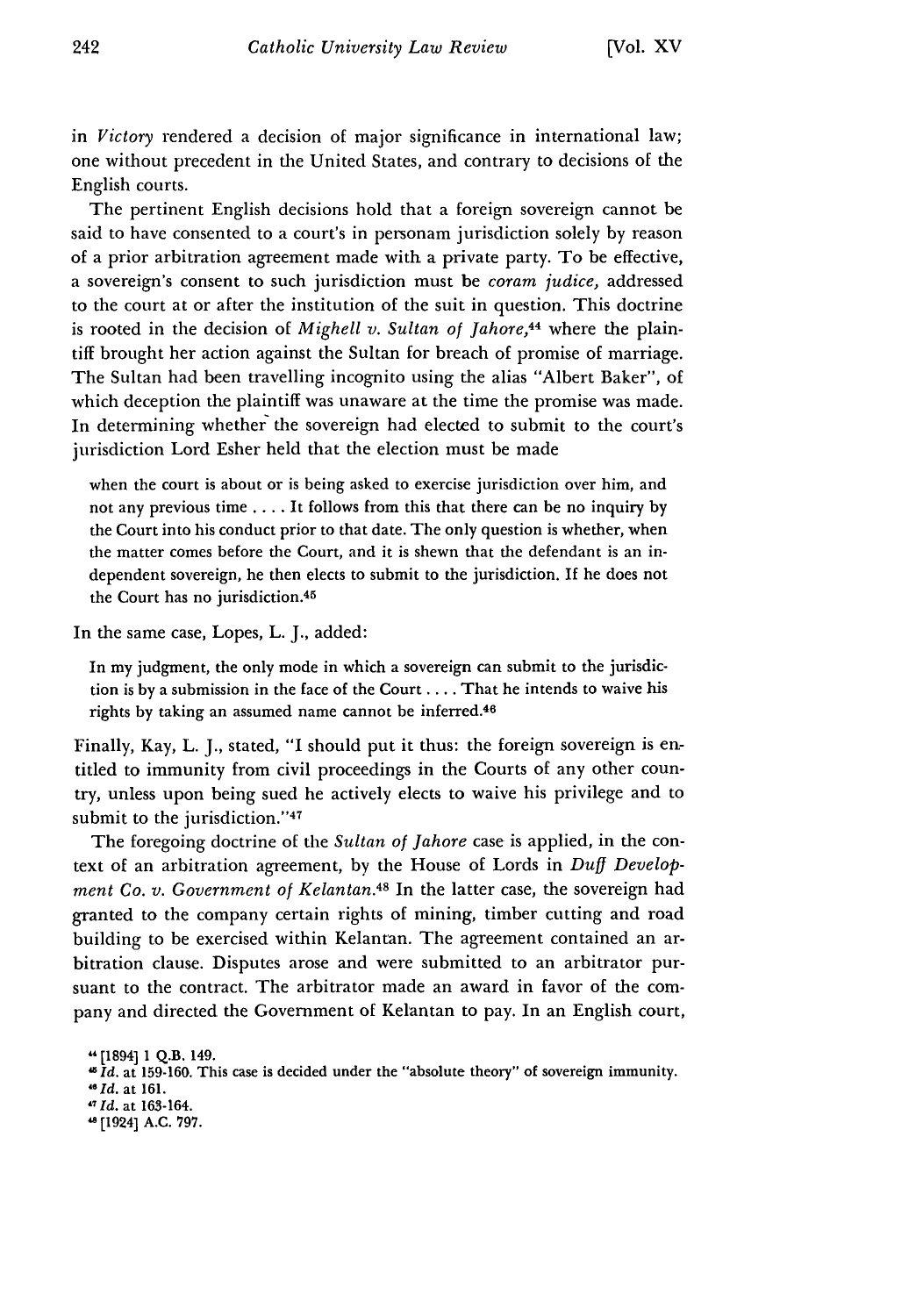the sovereign moved to set aside the award on the ground of error in law appearing on its face. The motion was denied. Thereafter, upon the company's application, a court order was entered to enforce the award, which order was then set aside on the ground that the courts of England had no jurisdiction over the sovereign state of Kelantan. The main thrust of the company's argument was that Kelantan had waived its immunity, first, by assenting to the arbitration clause, and secondly, by moving to set aside the award. Viscount Cave was of the opinion that an agreement to submit to jurisdiction was not equivalent to actual submission. He went on to state:

If therefore a sovereign having agreed to submit to jurisdiction refuses to do so when the question arises, he may indeed be guilty of a breach of his agreement, but he does not thereby give actual jurisdiction to the Court.<sup>49</sup>

With respect to the question whether, by applying to set aside the award, the sovereign impliedly submitted to jurisdiction<sup>50</sup> for its enforcement, the court answered in the negative. The application for leave to enforce the award is held to be a new and distinct proceeding from the sovereign's motion to set it aside. In the same decision, Viscount Finlay said:

There is nothing in an agreement for settlement by arbitration to import a waiver of the right of a sovereign power to refuse the jurisdiction of the English Courts in an action upon the award.<sup>51</sup>

Lord Sumner stated that before jurisdiction could attach it was "necessary to find something voluntarily done by the foreign sovereign in or towards the Court and to find in what is done something that really evinces an intention to submit. This seems to me to be beyond the limits of *presumption* or *fiction..* **.'52**

The *Kelantan* case probably goes further in applying immunity than our courts would do today in light of the *Republic of China* case, *supra.* Nevertheless, the principle is still set out clearly in the English decision that agreeing to submit to arbitration is not equivalent to actual submission to jurisdiction.

More recently, the English courts, in *Kahan v. Federation of Pakistan,5 <sup>3</sup>* have again re-affirmed their position upon the matter of consent. Here the plaintiff had contracted with Pakistan to sell it armored tanks and upon non-payment sued Pakistan for breach. Their contract contained the following clause

**dId. at 810.**

**<sup>50</sup>** *Cf.* National City Bank v. Republic **of** China, 348 **U.S. 356 (1955).**

*<sup>1</sup> Supra* note 48 at **817.**

**<sup>5</sup>***Supra* note 48 at **829** (Emphasis added). *<sup>0</sup>*Supra note **9.**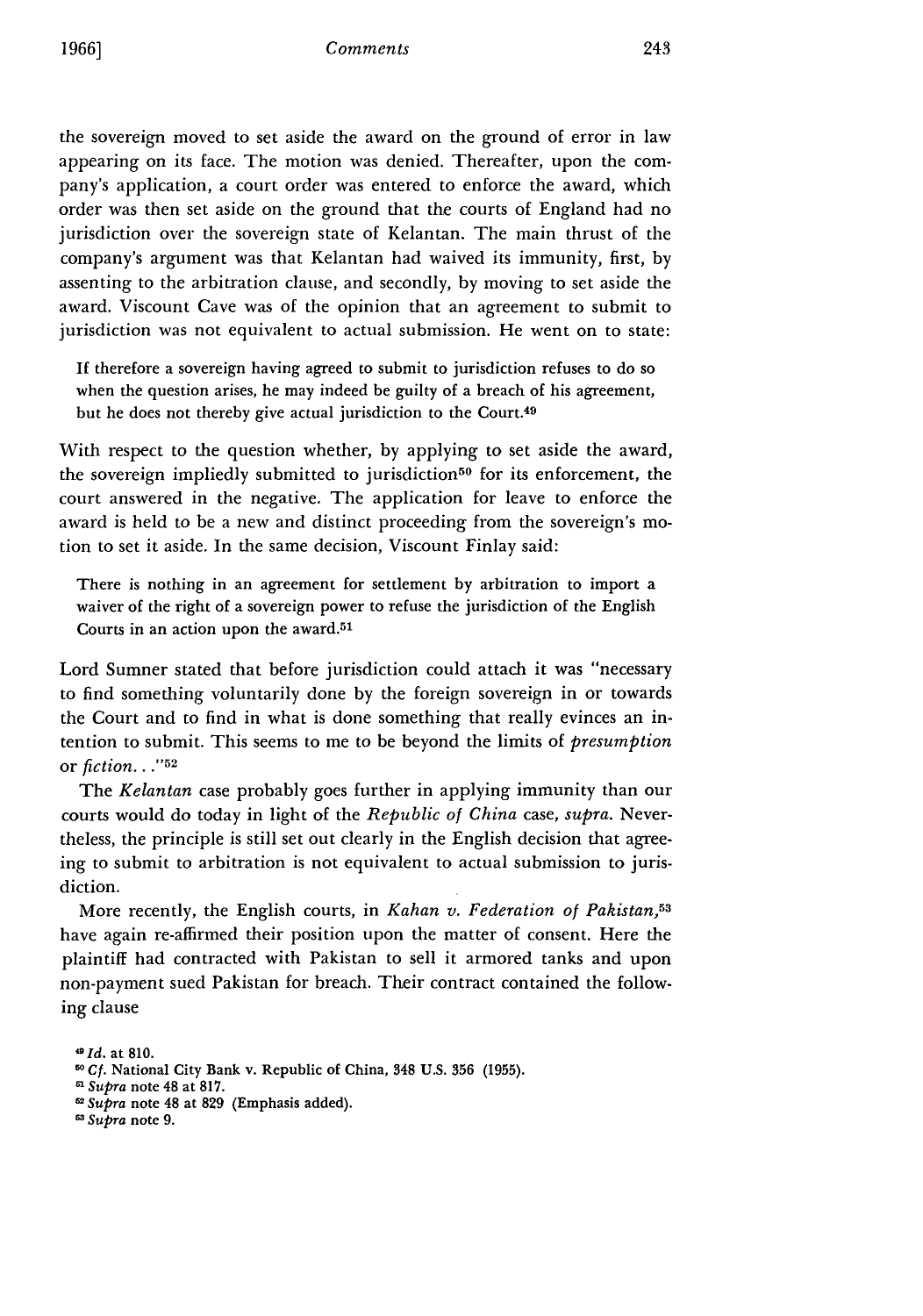The interpretation and effect of this agreement shall be construed and governed by English law and for the purposes of proceedings this agreement shall be deemed to have been made in England and to have been performed there. The Government agrees to submit for the purposes of this agreement to the jurisdiction of the English courts. Any legal proceedings and any notices under this agreement requiring to be served on the vendor or on the Government respectively shall be deemed properly served, if served on the vendor at the address given at the heading of this agreement or on the High Commissioner for Pakistan in the United Kingdom at... London. **....** <sup>54</sup>

The action was dismissed with respect to Pakistan on the ground of sovereign immunity.55 In its appeal plaintiff argued that unless it were allowed to proceed against Pakistan the aforementioned clause of their contract would be defeated. Plaintiff also submitted, "that if such an agreement does not constitute a submission to the jurisdiction, no agreement ever can, and no submission to the jurisdiction could be of any value, if it can be resiled from at any time."<sup>56</sup> The court dismissed plaintiff's appeal, resting its decision upon the *Duff* case. In so doing, Jenkins, L. J. stated:

There is no doubt that [the contract] does contain an express and unambiguous agreement on the part of the Government ... of Pakistan to submit, for the purposes of the agreement, to the jurisdiction of the English courts.... But... I think it is established beyond question by authorities binding on this court that a mere agreement by a foreign sovereign to submit to the jurisdiction of the courts of this country is wholly ineffective if the foreign sovereign chooses to resile from it. Nothing short of an actual submission to the jurisdiction-a submission, as it has been termed, in the face of the court-will suffice.<sup>57</sup>

The foregoing English precedents have not been without effect upon the United States. Indeed, in *Compania Mercantil Argentina v. United States Shipping Board*,<sup>58</sup> the United States government agency, when confronted with the assertion of in personam jurisdiction by an English court in an action to compel arbitration under a charter party clause providing for arbitration of disputes in England, urged that the arbitration clause was not a consent to the court's jurisdiction. The court agreed rejecting the contention that the Shipping Board had waived its immunity by agreeing to arbitrate. The dispute concerned freight charges only; therefore the proceeding was in personam. In his short opinion Banks, L. J. held:

It requires a great deal more than a submission to arbitration to amount to a waiver of immunity of the sovereign when he is sued in a court of law in perso-

*<sup>5</sup> 1Id.* at 1003-1004. <sup>55</sup> There were other named defendants in the complaint. **w** *Supra* note 9, at **1007.**  $^{57}$  Id. at 1012. <sup>58</sup>[1924] All E.R. 186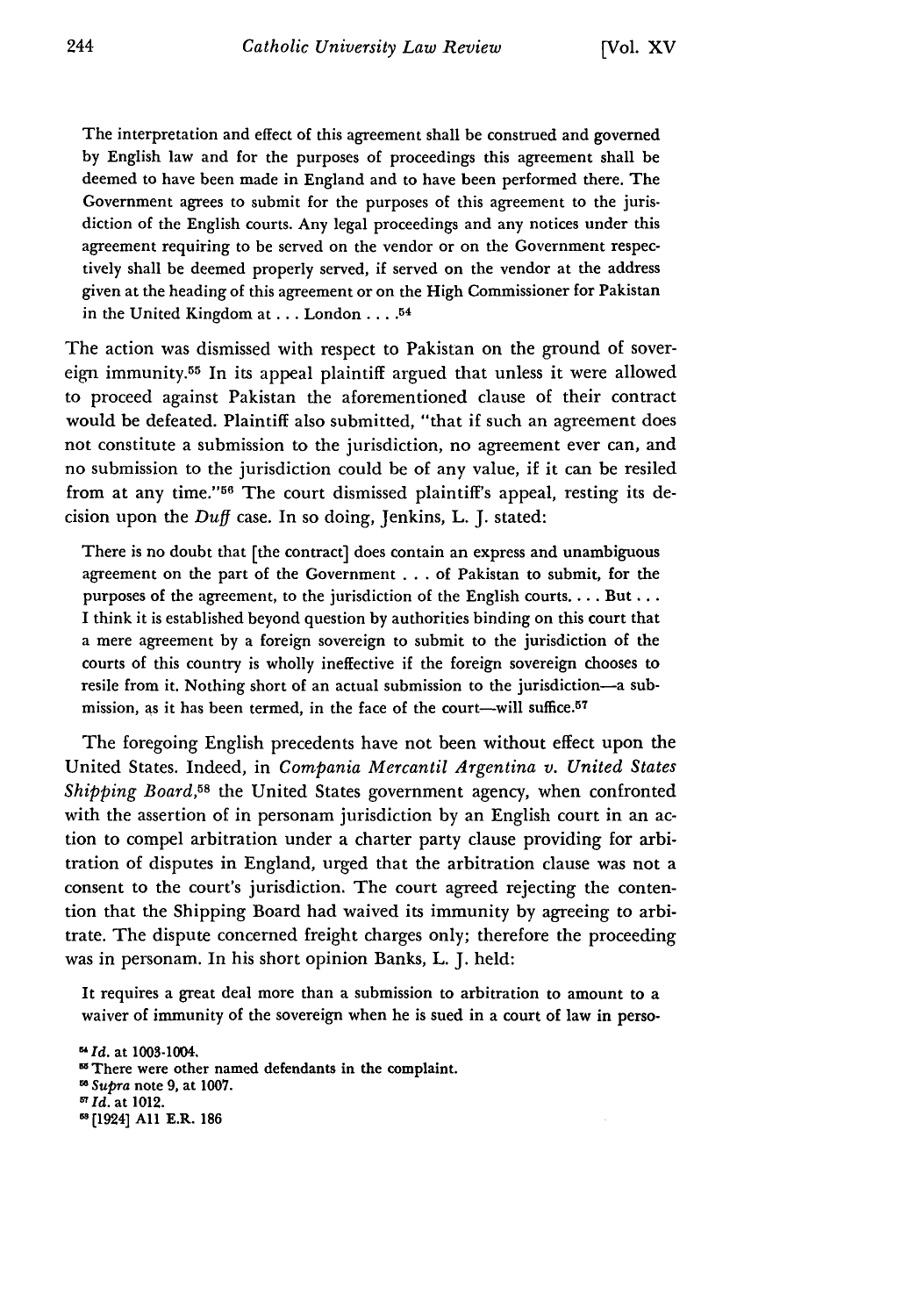nam: and I think.., the question of waiver arises when the question of immunity is raised and can be challenged.<sup>59</sup>

There is no precedent in American case law for implying a foreign sovereign's consent to the assertion of in personam jurisdiction from an arbitration clause. Therefore, the foregoing English cases are highly relevant when seen in the light of international principles of sovereign immunity. Neither the government of Greece nor its representatives took any action in this case toward the court itself which indicated an intention to submit to its jurisdiction. On the contrary, the sovereign specifically informed the district court that it declined to consent to be sued. For the courts to rest jurisdiction upon consent in this situation is not only a departure from our own historical position, but, equally significant, it is a basis yet unrecognized by England, with whose jurisdictional standards we traditionally have had much in common.

#### III. SERVICE OF **PROCESS**

Another area of difficulty in the cases involving foreign sovereigns is service of process. The function of service is twofold: **(1)** service of the summons is an act symbolic of the court's assertion of power over the person of the defendant in the case of in personam jurisdiction; (2) service of the summons gives the defendant notice of the commencement of a suit.

The agreement of the parties in this case to submit disputes to arbitration carried with it the requirement of the Federal Arbitration Act that service of process be made under the Federal Rules of Civil Procedure.<sup>60</sup> Service of process is covered by Rule 4. Nowhere in Rule 4 is service upon a foreign sovereign specifically provided for or even mentioned. **Of** course, service of process is not significant should the sovereign consent to be sued. The parties could either stipulate that proper service was made, or the sovereign could waive the requirement. However, service of process is very significant in cases in which the sovereign is unwilling to be sued, making it necessary for the plaintiff to serve the sovereign in accordance with Federal Rules not specifically providing for such service.

Both functions of service, i.e., assertion of power over the person and notice, must be satisfied to give the court jurisdiction in personam. In order to overcome part of this problem with respect to service, the court in *Victory* held that service there was reduced to its "notice giving" function, because the sovereign was held to have consented to jurisdiction by virtue of the arbitration clause. The court then reasoned, in so many words, that it perceived of no reason why an agency of a foreign sovereign should be treated

*id.* at **188. 9 U.S.C. § 4.**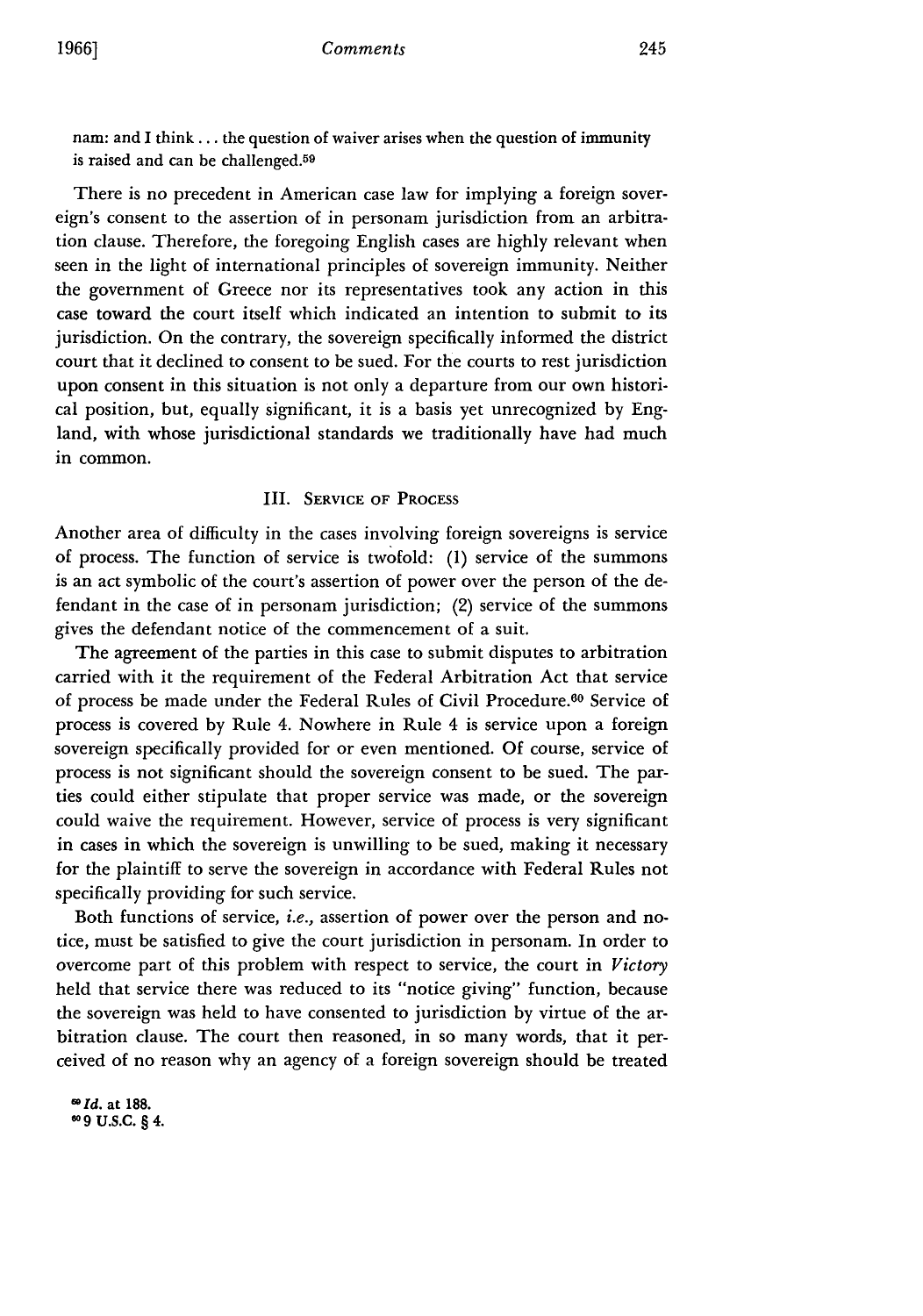any differently than a foreign business corporation for purposes of service of process. This reasoning, of course, obviates any need to "assert power over the person of the defendant." In *Petrol* the court relied upon the *Victory* holding that mere notice was required to bring a foreign state within the court's in personam jurisdiction in an action under the Federal Arbitration Act. However, the procedure followed in both cases to effect service varied in significant respects. In *Victory* an attempt was made to effect service within the purview of Rules  $4(d)(7)$  and  $4(e)$  by obtaining an ex parte order of the court directing that the petition and notice be served by sending copies through registered mail to the governmental agency in Madrid, Spain. In *Petrol* however, Rule 4 was not complied with in any apparent respect. Indeed, no court order was obtained, and no registered mail was used. Rather, copies of the petition and notice were mailed "in a Post Office box ... at No. 26 Broadway"<sup>61</sup> to the Greek Embassy and Consulate, and to a law firm not authorized to accept service.

Although the method employed to effect service of process in *Petrol* differed from that used in *Victory,* it seems reasonable to conclude that, if the court was correct in holding that Greece had consented to jurisdiction, then in fact "notice" is the only remaining mandate of the Federal Rules. Assuming this to be the case, there seems to be no reason apart from considerations of sovereign immunity why an agency of a foreign government should not be treated as a foreign corporation for purposes of service. Nevertheless, it might be considered desirable that, at the very least, service be made pursuant to a court order under Rule 4 (e). Whatever method is employed, however, service of process is very much a part of this controversy, as is sovereign immunity and the consent theory propounded in *Victory.* Moreover, a restrictive theory of immunity does not resolve the issue of service of process because immunity has no bearing on the problem of how a court acquires jurisdiction in personam over a foreign sovereign. Granted that the sovereign is found amenable to suit by virtue of its prior consent, service then is properly directed to notice only. Otherwise, the problem is clear. This point is presented in Oster v. Dominion of Canada<sup>62</sup> where United States property owners sued for damages to their lands resulting from raising the level of Lake Ontario through the construction of a dam. The defendant did not appear, but amici curiae argued in support of the suggestion of no jurisdiction because of improper service of process. Service had been effected by delivery of the summons and complaint to the Consul General of Canada in New York City. Dismissing the action, the court stated:

These are in personam actions and the presence of the defendant is an essential

*e1Supra* **note 17.**

**<sup>62</sup>**144 F. Supp. 746 **(N.D.N.Y. 1956),** *aff'd, per curiam,* **238 F.2d 400 (2d** Cir. **1956).**